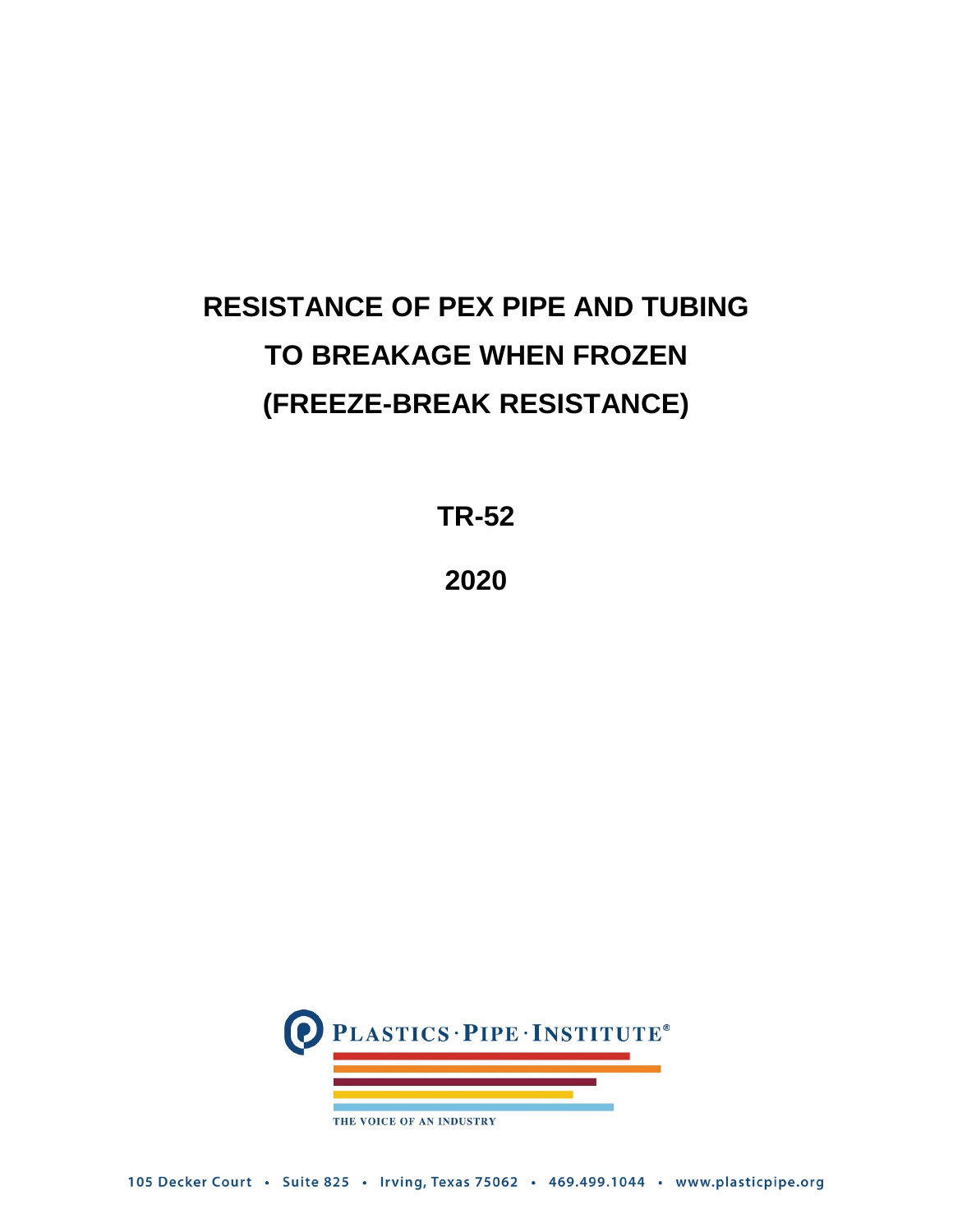### **Foreword**

This technical report was developed and published with the technical help and financial support of the members of the Plastics Pipe Institute (PPI). These members have shown their commitment to developing and improving quality products by assisting standards development organizations in the development of standards, and also by developing design aids and reports to help engineers, code officials, specifying groups, contractors and users.

The purpose of this technical report is to discuss the resistance of crosslinked polyethylene (PEX) pipe and tubing to breakage when frozen (freeze-break resistance), and steps that installers can take to prevent freezing of water and fluids within PEX pipe tubing and the damage that might result.

PPI has prepared this technical report as a service to the industry. The information in this report is offered in good faith and believed to be accurate at the time of its preparation, but is offered "as is" without any express or implied warranty, including WARRANTIES OF MERCHANTABILITY AND FITNESS FOR A PARTICULAR PURPOSE. Additional information may be needed in some areas, especially with regard to unusual or special applications. Consult the manufacturer or material supplier for more detailed information. A list of member manufacturers is available on the PPI website. PPI does not endorse the proprietary products or processes of any manufacturer and assumes no responsibility for compliance with applicable laws and regulations.

PPI intends to revise this technical note within five years, or sooner if required, from the date of its publication, in response to comments and suggestions from users of the document. Please send suggestions of improvements to the address below. Information on other publications can be obtained by contacting PPI directly or visiting our website.

The Plastics Pipe Institute, Inc.

<https://www.plasticpipe.org/>

This Technical Report was first issued in November 2020.

© 2020 The Plastics Pipe Institute, Inc.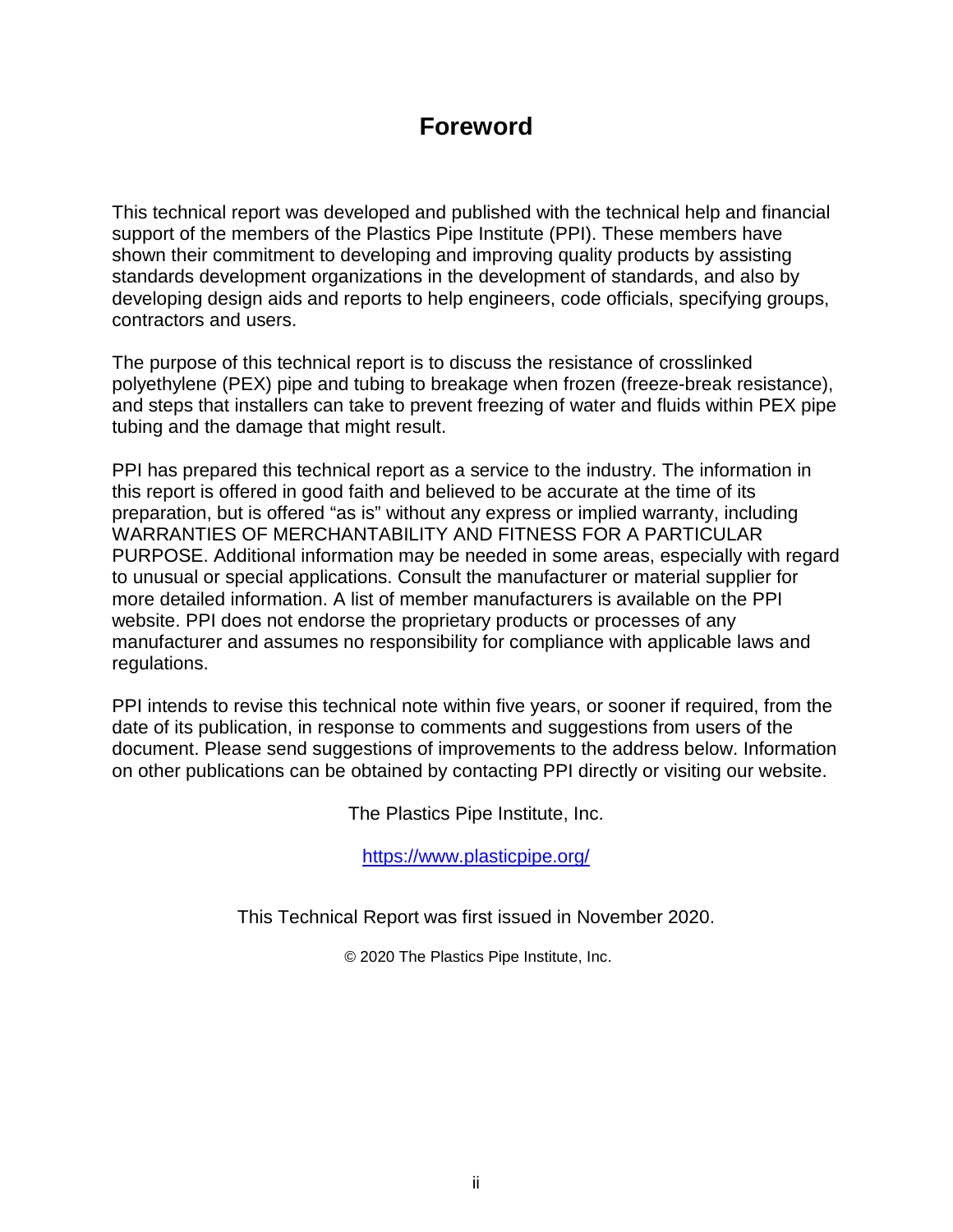### **Table of Contents**

| 1.0 |      |                                                                                                                                                             |
|-----|------|-------------------------------------------------------------------------------------------------------------------------------------------------------------|
| 2.0 |      |                                                                                                                                                             |
|     |      |                                                                                                                                                             |
|     |      |                                                                                                                                                             |
|     |      |                                                                                                                                                             |
|     |      |                                                                                                                                                             |
| 3.0 |      |                                                                                                                                                             |
|     |      | 3.1. Passive Freeze Protection for Passive Solar Thermal DHW Systems  4                                                                                     |
|     |      | 3.2. An Investigation into Freezing and Bursting Water Pipes in Residential Construction,                                                                   |
|     | 3.3. | Northward Market Extension for Passive Solar Water Heaters by Using Pipe Freeze                                                                             |
|     |      | 3.4. Technical Details and Importance of the New Method of Determining "Resistance to<br>Occasional Freeze-Thaw Cycling of PEX" and "Environmental Abuse" 7 |
|     |      | 3.5. DESIGN GUIDE - Residential PEX Water Supply Plumbing Systems, 2 <sup>nd</sup> Edition  8                                                               |
| 4.0 |      |                                                                                                                                                             |
|     |      | 4.1. 2021 IAPMO Uniform Plumbing Code (UPC) [unchanged since 2015] 8                                                                                        |
|     |      | 4.2. 2021 IAPMO Uniform Mechanical Code (UMC) [unchanged since 2015] 9                                                                                      |
|     |      | 4.3. 2018 IAPMO Uniform Solar, Hydronics and Geothermal Code (USHGC) 9                                                                                      |
|     |      | 4.4. 2021 ICC International Plumbing Code (IPC) [unchanged since 2015] 10                                                                                   |
|     |      | 4.5. 2021 ICC International Mechanical Code (IMC) [unchanged since 2015]  10                                                                                |
|     | 4.6. |                                                                                                                                                             |
|     |      |                                                                                                                                                             |
| 5.0 |      |                                                                                                                                                             |
|     |      |                                                                                                                                                             |
|     |      |                                                                                                                                                             |
|     | 5.3. |                                                                                                                                                             |
|     |      |                                                                                                                                                             |
|     |      |                                                                                                                                                             |
| 6.0 |      |                                                                                                                                                             |

## **Table of Figures**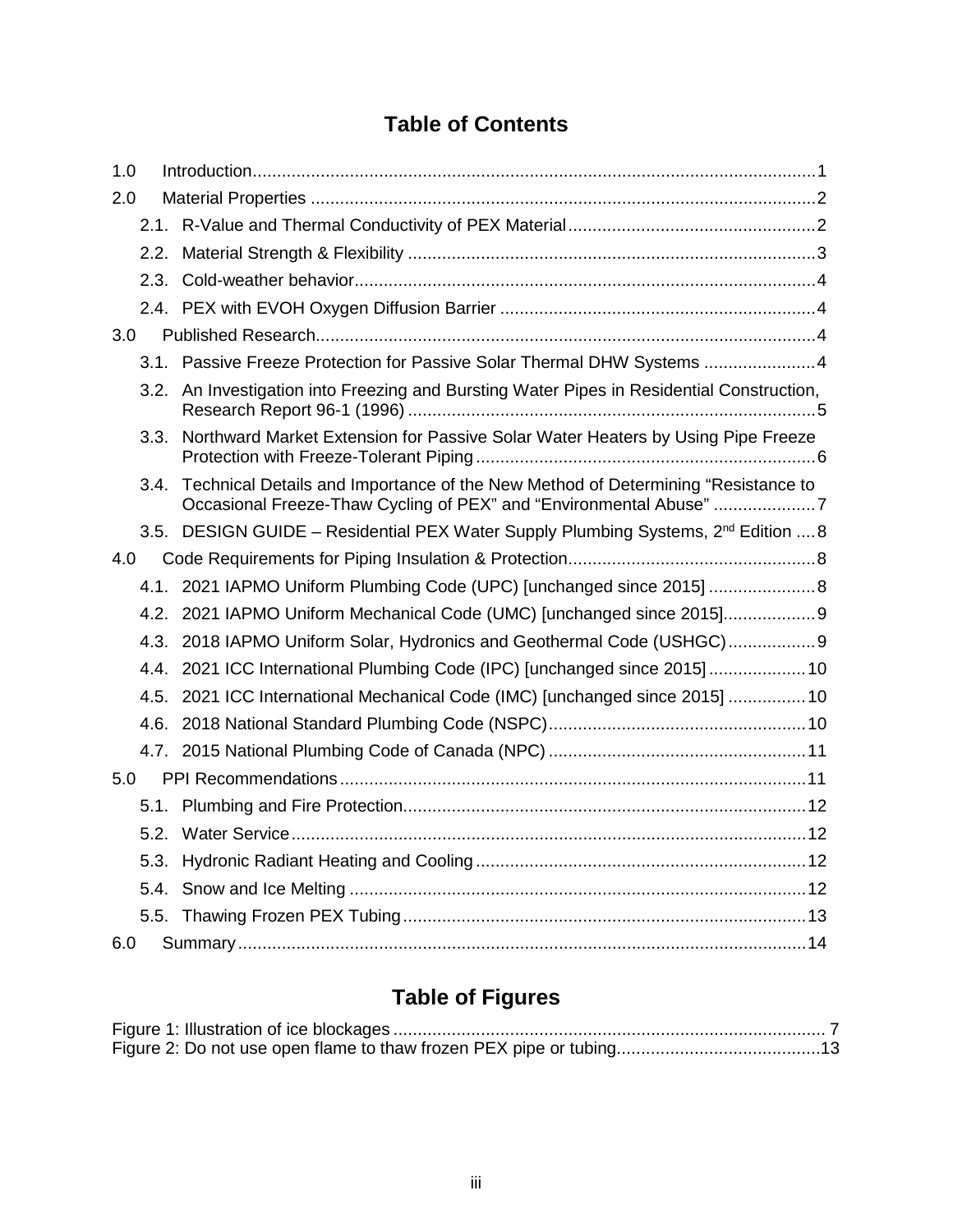### **RESISTANCE OF PEX PIPE AND TUBING TO BREAKAGE WHEN FROZEN (FREEZE-BREAK RESISTANCE)**

#### <span id="page-3-0"></span>1.0 INTRODUCTION

Crosslinked polyethylene (PEX) is a polyethylene material which has undergone a change in molecular structure whereby the majority of polymer chains are chemically linked. This crosslinking of the polymer chains results in improved performance properties such as elevated temperature strength, chemical resistance, environmental stress crack resistance (ESCR), resistance to slow crack growth (SCG), toughness, and abrasion resistance.

These properties are described in great detail in other PPI publications.

The inherent flexibility of crosslinked polyethylene also results in excellent freezebreak resistance properties. This means that if water- or fluid-filled PEX pipe or tubing freezes, the elasticity of the material typically allows it to expand without cracking or splitting, and then to return to its original diameter upon thawing. However, there are installation variables that can cause PEX to fail in certain situations, as described within this Report, and the freezing of fluid within any type of pipe should be prevented for multiple practical reasons.

This Technical Report will explain how proper installation and protection can prevent freezing of water or other fluids inside PEX, how the inherent material properties of PEX can delay freezing of water, and how PEX can resist breaking *if* the fluid inside *does* freeze.

Topics discussed in this document include:

- Section 2.0: PEX material properties
- Section 3.0 Published research
- Section 4.0: Code requirements for piping insulation & protection
- Section 5.0: PPI recommendations
- Section 6.0: Summary

This Technical Report is not an installation guide. Installers, builders, inspectors, engineers, and designers should refer to local regulations to determine the requirements for protecting PEX pipe and tubing against freezing.

**Note 1:** Although fittings and connections are part of every PEX system, fittings are not specifically addressed within this Report. Various fitting types constructed of materials such as brass and polymer are described within the research reports referenced in [Section 3.](#page-6-2)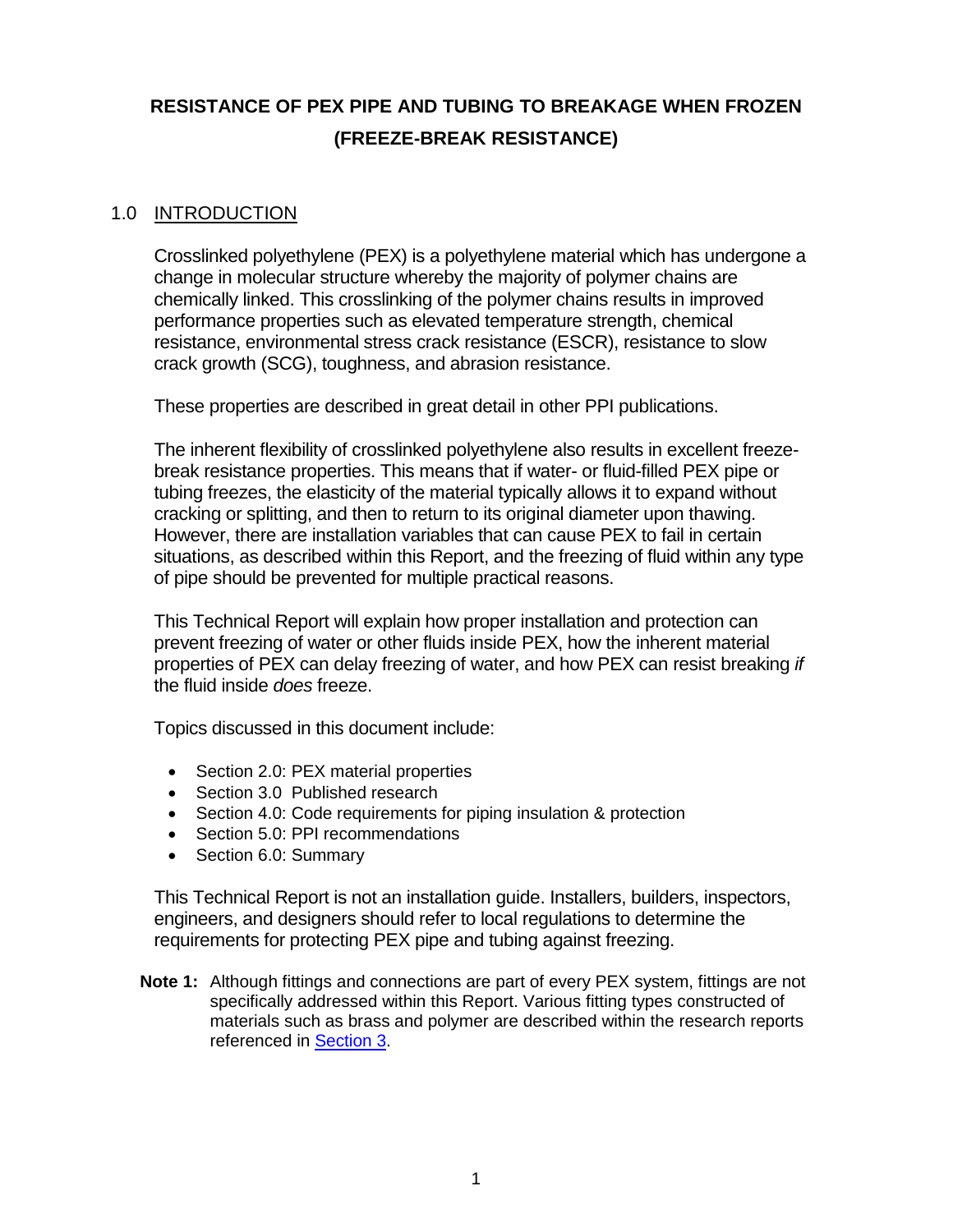#### <span id="page-4-0"></span>2.0 MATERIAL PROPERTIES

The overall material properties of PEX pipe and tubing are specified in numerous publications, including industry standards such as ASTM F876, ASTM F2788, ASTM F3253, and CSA B137.5, as well as several PPI publications.

This Technical Report will focus on the properties of PEX which allow it to resist breakage when water or fluid contained within is frozen, also known as "freeze break resistance". These properties include: insulating properties which reduce heat transfer through the pipe wall and can delay the freezing of fluids within, the strength and flexibility of PEX, and the cold-weather behavior of PEX which contributes to this flexibility.

#### <span id="page-4-1"></span>2.1. R-Value and Thermal Conductivity of PEX Material

For fluid within a pipe to freeze, first the heat must be transferred out of the fluid through the pipe wall. Although PEX is often used as a heattransfer pipe (e.g. radiant heating/cooling, snow and ice melting, geothermal ground loops), the relatively low thermal conductivity of PEX material, as compared to metal piping materials, reduces heat transfer through the pipe wall. This can delay the freezing of fluids within PEX pipe or tubing, potentially preventing freeze events.

For similar material thickness, PEX is **68 times** less conductive than copper, which will delay heat transfer into or out of the contained fluid.

According to **PPI Technical Report-48** *R-Value and Thermal Conductivity of PEX and PE-RT,* the normalized thermal conductivity (K-factor) for PEX is **2.86 (BTU·in)/(ft<sup>2</sup>·hr·°F).** This compares with a thermal conductivity (Kfactor) for copper tubing material of **196 (BTU·in)/(ft2·hr·°F)**, a factor of 68 times.

Another way of expressing the relatively low thermal conductivity of PEX is to covert this to an R-value of **0.38 (ft2·°F·h/BTU)**, expressed as *per inch of material thickness*. The higher the Resistance value, the slower the rate of heat transfer through the insulating material.

However, the wall thickness of each diameter of PEX tubing varies, based on a standard dimension ratio (SDR) of 9, with the wall getting increasingly and proportionally thicker as diameter increases. In fact, in all diameters, the wall thickness of PEX tubing is higher than that of copper tubing, so a direct comparison of R-values is not linear. See **Table 1** for the R-value of PEX tubing by nominal diameter.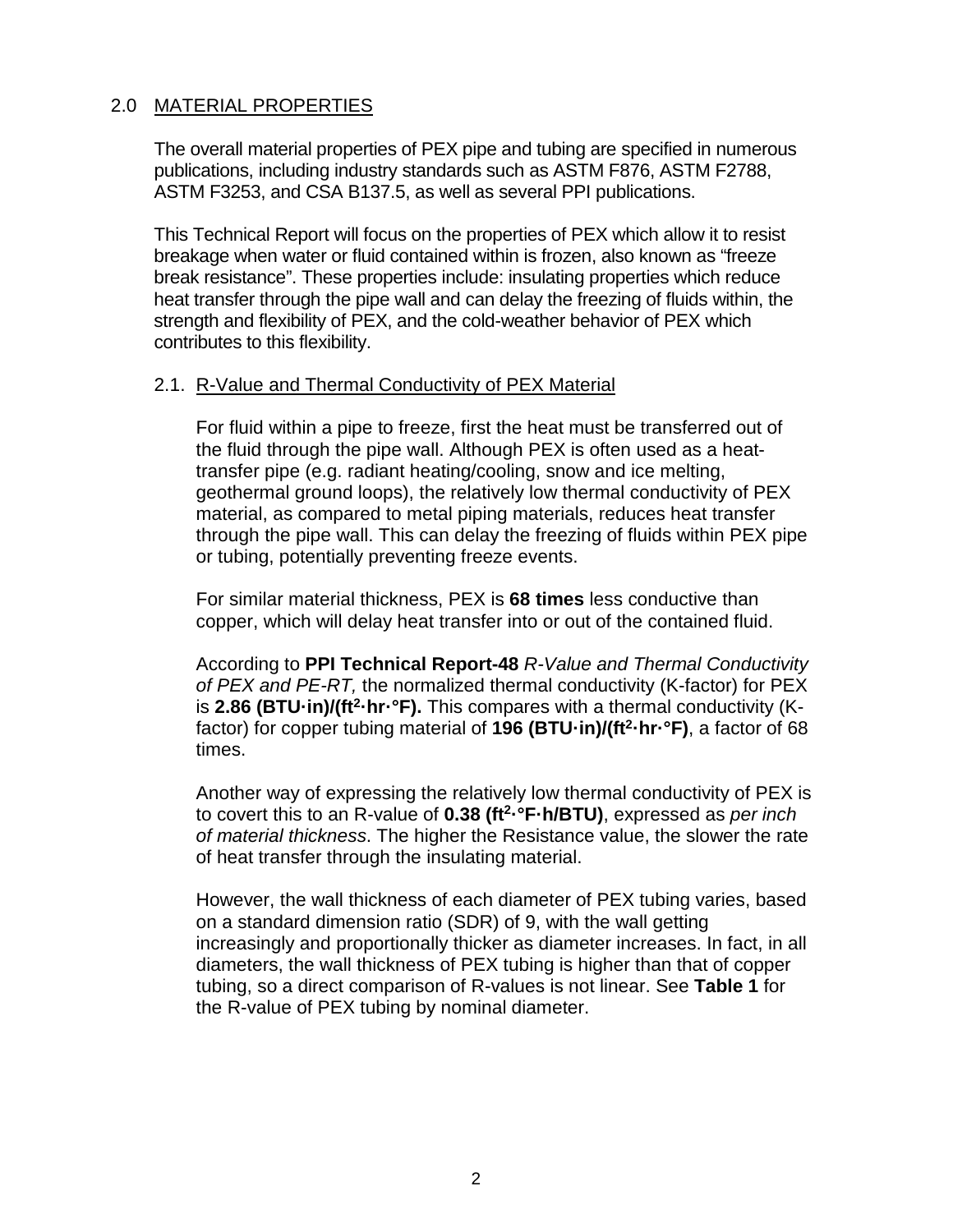|                                                            | <b>Nominal Tubing Size (NTS)</b> |                    |                    |                    |                    |                    |                    |
|------------------------------------------------------------|----------------------------------|--------------------|--------------------|--------------------|--------------------|--------------------|--------------------|
| <b>Property</b>                                            | 3/8                              | 1/2                | 3/4                |                    | $1\frac{1}{4}$     | $1\frac{1}{2}$     | $\mathbf 2$        |
| Wall<br>Thickness (in)                                     | $0.070 -$<br>0.080               | $0.070 -$<br>0.080 | $0.097 -$<br>0.107 | $0.125 -$<br>0.138 | $0.153 -$<br>0.168 | $0.181 -$<br>0.200 | $0.236 -$<br>0.260 |
| <b>R-value</b><br>(tf <sup>2</sup> · <sup>°</sup> F·h/BTU) | 0.0277                           | 0.0277             | 0.0383             | 0.0494             | 0.0604             | 0.0715             | 0.0932             |

**Table 1: R-value of PEX Tubing by Nominal Tubing Size (i.e. diameter)**

**Note 2:** Normalized R-values are based on standardized material thickness of one inch

#### <span id="page-5-0"></span>2.2. Material Strength & Flexibility

One method to quantify strength and flexibility of a material is by measuring the Modulus of Elasticity (i.e. Young's Modulus, E).

For PEX pipe or tubing, the modulus of elasticity varies somewhat, depending on the production method or the density of the raw materials, but it is typically less than 150,000 pounds per square inch (psi) (1,034 MPa). A higher modulus of elasticity means the material is more rigid.

PEX material has both short-term and long-term hydrostatic strength far in excess of the requirements for most applications. For example, the minimum short-term burst strength of SDR 9 PEX tubing, per ASTM Standard Specification F876, is 475 psi (3.27 MPa).

Elasticity has been defined as "a measure of material stiffness or the ability of the material to stretch or deform temporarily under a load". So, while copper tubing is approximately 180 times more rigid than PEX, PEX has elastic properties which allow it to expand somewhat, and then return to its original diameter. Since water expands upon freezing, this elastic property is beneficial during a freeze event, as the pipe can expand with the water.

This elasticity is similar to that of high-density polyethylene (HDPE), which provides the benefit of freeze-break resistance for water mains, protecting them against breakage if frozen, in most situations.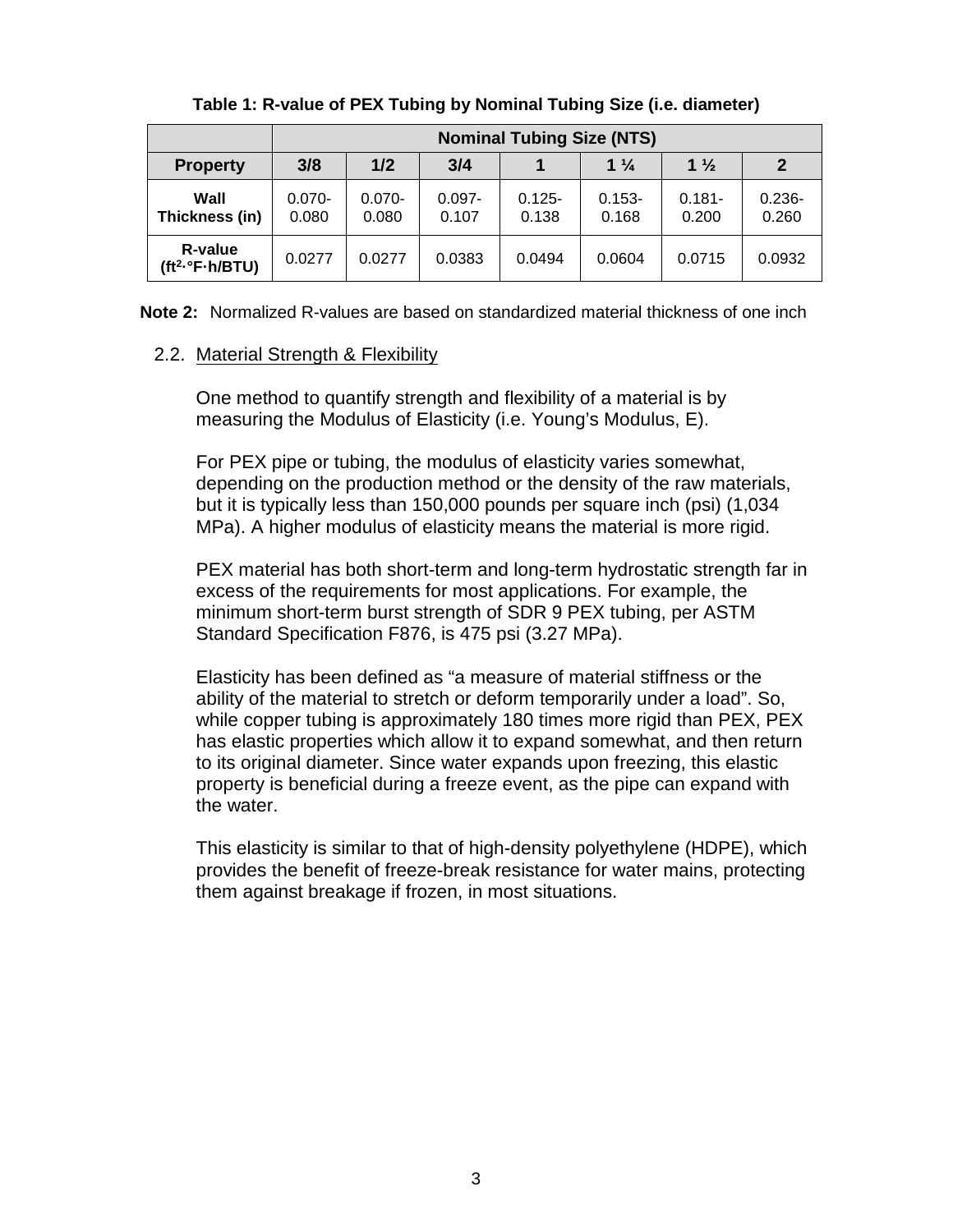#### <span id="page-6-0"></span>2.3. Cold-weather behavior

Crosslinked polyethylene remains a flexible material even at temperatures well below freezing. In fact, PEX tubing remains flexible and can still be bent at temperatures below -40°F (-40°C). The actual low temperature embrittlement of most polyethylene, the resin material on which PEX compounds are based, is below -180 $\degree$ F (-118 $\degree$ C)<sup>1</sup>.

The so-called "glass transition temperature" for PEX materials, which means the temperature below which the material become brittle and can shatter, has been published as below -148°F (-100°C)<sup>[2](#page-6-5)[3](#page-6-6)</sup>.

#### <span id="page-6-1"></span>2.4. PEX with EVOH Oxygen Diffusion Barrier

The addition of a co-extruded barrier layer, commonly using an ethylene vinyl alcohol material (EVOH) applied to PEX tubing for the purpose of resistance to oxygen permeation or diffusion, does not seem to change the freeze-break resistance of PEX tubing. An EVOH barrier layer may delaminate or crack when PEX tubing is frozen and expanded.

#### <span id="page-6-2"></span>3.0 PUBLISHED RESEARCH

The topic of freeze-break resistance of piping materials in general, and of PEX pipe and tubing, in particular, has been studied by several institutions and research centers over the past decades. Some of this research is available online, while other reports have not been widely published, but have been presented at conferences or other events.

This report will share specific excerpts from published research which are relevant to this report.

<span id="page-6-3"></span>3.1. Passive Freeze Protection for Passive Solar Thermal DHW Systems Morgan B. Heater, 2006

This thesis evaluates the freeze tolerance of PEX piping materials as a failsafe in solar water heating systems in the event that the primary freeze protection for the system fails.

Notable conclusions from this research include "**PEX pipe was conclusively shown to be freeze tolerant up to 400+ cycles**" and "…**PEX piping materials are experimentally and analytically shown to be reliable under repeated freezing conditions**…"

<span id="page-6-5"></span><sup>2</sup> [https://inis.iaea.org/collection/NCLCollectionStore/\\_Public/32/068/32068344.pdf](https://inis.iaea.org/collection/NCLCollectionStore/_Public/32/068/32068344.pdf)

<span id="page-6-4"></span> <sup>1</sup> *PPI Handbook of Polyethylene Pipe 2nd Edition*, Chapter 8 *Above-Ground Applications for PE Pipe*, page 307 *Low Temperature Extremes*

<span id="page-6-6"></span><sup>3</sup> <https://omnexus.specialchem.com/polymer-properties/properties/glass-transition-temperature>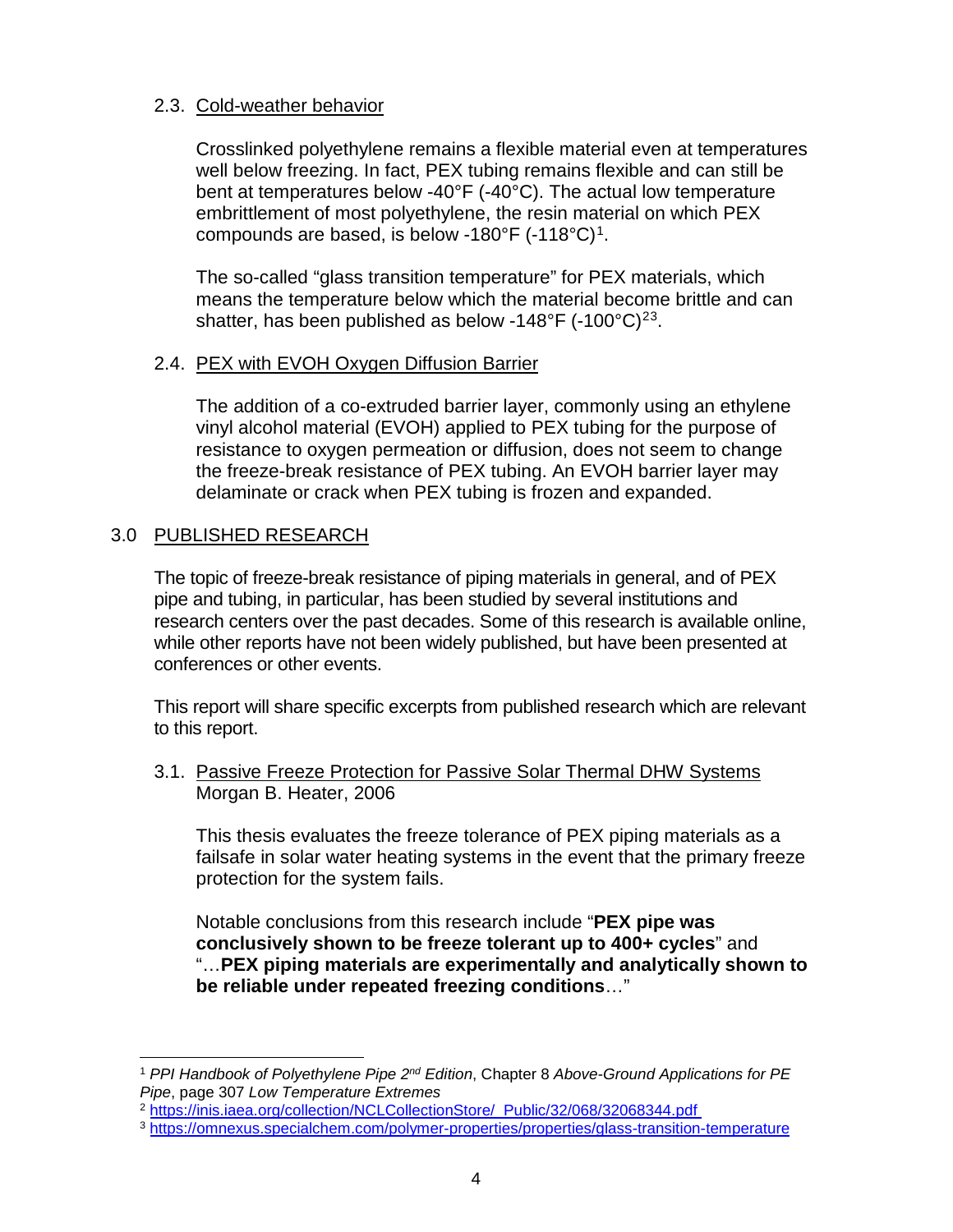The basis for this evaluation comes from the testing conducted during the research, including Dynamic Mechanical Analysis (DMA), stress-strain curves, freeze-induced strain analysis of PEX materials, and freeze cycle testing.

Within this document, mathematical equations identified a volume increase of 9.1% for water when changed from liquid to ice. This value was used to calculate a 3.5% hoop strain with a 1.75% axial strain for pressure vessels. This was followed with physical outside diameter measurements of water-filled PEX piping, frozen and unfrozen specimens, that yielded a 3.5% average strain. Development of stress-strain curves for two PEX materials were conducted to evaluate the stress-strain curve; results showed a 3 - 4% elastic range.

Data was collected on a combination of PEX pipe types, fittings, pipe lengths, and insulation thicknesses that were exposed to freeze/thaw cycles. The piping system was insulated with low R-value insulation material on its ends and higher R-value insulation material in the center of the pipe. This experiment was intended to initiate freezing at the pipe ends and drive the freezing event to the center of the pipe section, where pipe failures were created. There were also recorded failures in short pipe lengths, less than 5 inches (12.7 cm), that seemed to correspond with freezing on the ends and driving a pressure increase to the middle.

- <span id="page-7-0"></span>**Note 3:** Within this report, Table 11 indicates that connections at one polymer tee and one polymer elbow did fail, the latter after just 23 cycles. The report states, "It's likely that the …elbow failure was caused by installation error. It was replaced with an identical fitting that has since lasted over 350 cycles without failure".
	- 3.2. An Investigation into Freezing and Bursting Water Pipes in Residential Construction, Research Report 96-1*[4](#page-7-1)* Jeffrey R. Gordon, School of Architecture- Building Research Council, University of Illinois (1996)

The research conducted by Gordon details a two-phase approach, including laboratory and field testing. It identified that a water pipe freezing event can be broken down into four stages:

- 1. Initial cooling through supercooling
- 2. Dendritic ice formation
- 3. Annular ice formation, and
- 4. Final cooling to ambient temperature.

<span id="page-7-1"></span> <sup>4</sup> <https://www.ideals.illinois.edu/handle/2142/54757>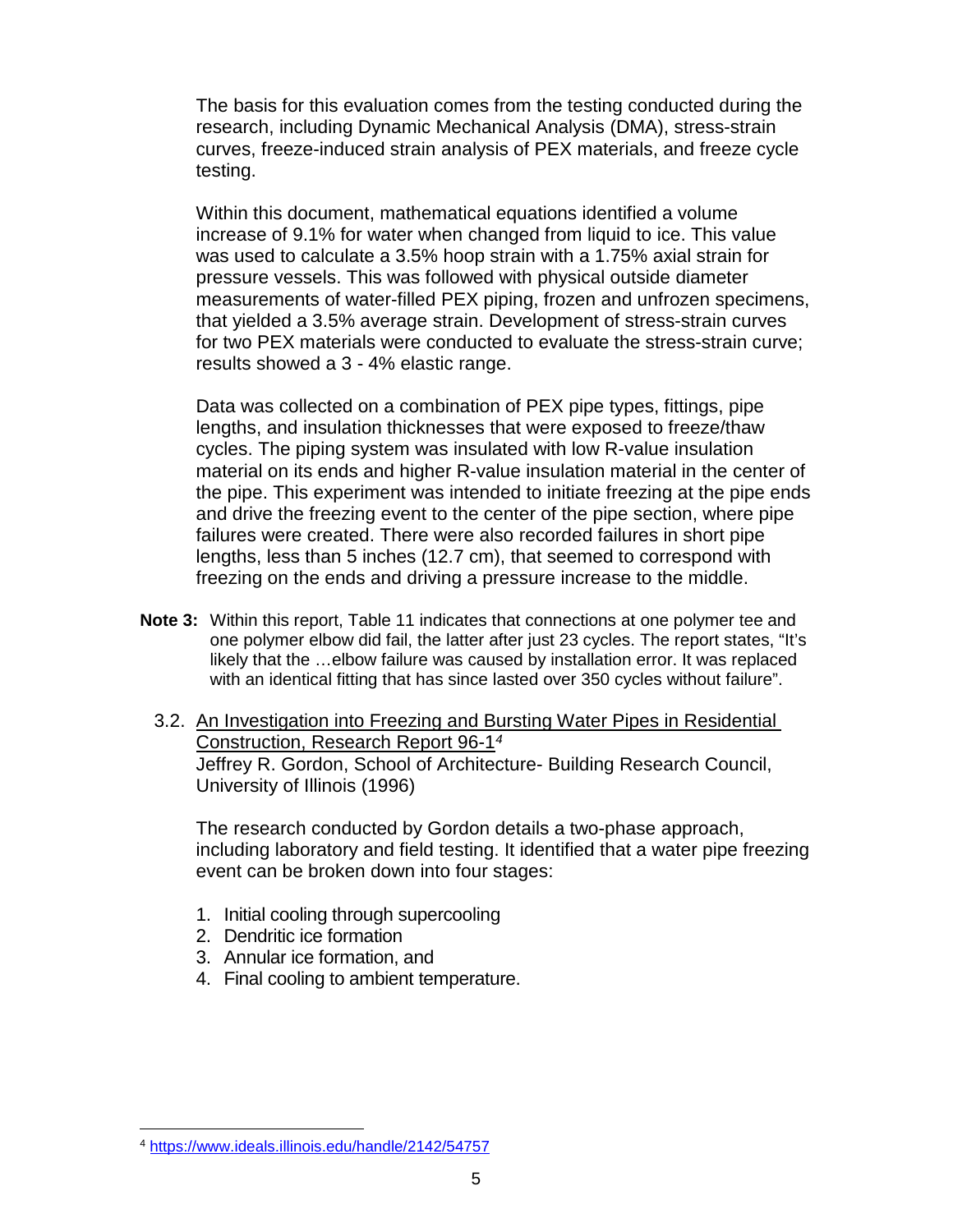Within this document is the following statement "This research shows how pipe bursts occur. A commonly held view, that is growth simply pushes against pipe walls, is not correct.

"Pipe bursting occurs when:

- 1. freezing temperatures create ice blockages in water pipes, then
- 2. further ice growth applies dangerously high pressures to a confined water volume.

"This understanding of rupture mechanism has been confirmed in two years of laboratory and field studies."

Temperature data was collected in both phases of testing, identifying the environmental conditions and the timeline associated with each stage. Test data is presented that shows a time delay in the freezing process by reducing the thermal exchange from the water pipe to the environment through the addition of pipe insulation.

<span id="page-8-0"></span>3.3. Northward Market Extension for Passive Solar Water Heaters by Using Pipe Freeze Protection with Freeze-Tolerant Piping J. Burch, NREL and M. Heater, M. Brandemuhl, and M. Krarti, University of Colorado (2006)

This conference paper further highlights the potential use of some PEX piping as a failsafe freeze protection for passive solar water heating systems. This paper identifies both of the previously-defined documents as references, and discusses topics such as the effect of non-uniform freezing of a piping system.

As stated, "As pipes freeze, an annulus of ice attaches on the pipe inner surface and freezes inward toward the pipe axis. However, there is not pressure buildup until two separated "ice blockages" occur because until that occurs water is pushed back into the mains or forward in the downstream house piping system (which has significant expansion capability). Subsequent to blockages, further freezing causes pressure to build up. Pathological cases of non-uniform freezing with a "piston action" can be created by tapering insulation to force the freeze between the blockages to occur non-uniformly from the blockages in, forcing water inward and creating potentially very high pressures and/or strains."

Further, "**We also found that any of the pipes with 'pathologically tapered' insulation installed over them would eventually break. Surprisingly, it took 20 - 50 cycles to break the pipes**." Graphical representation of ice blockages and pressure increase between them is shown in **Figure 1**.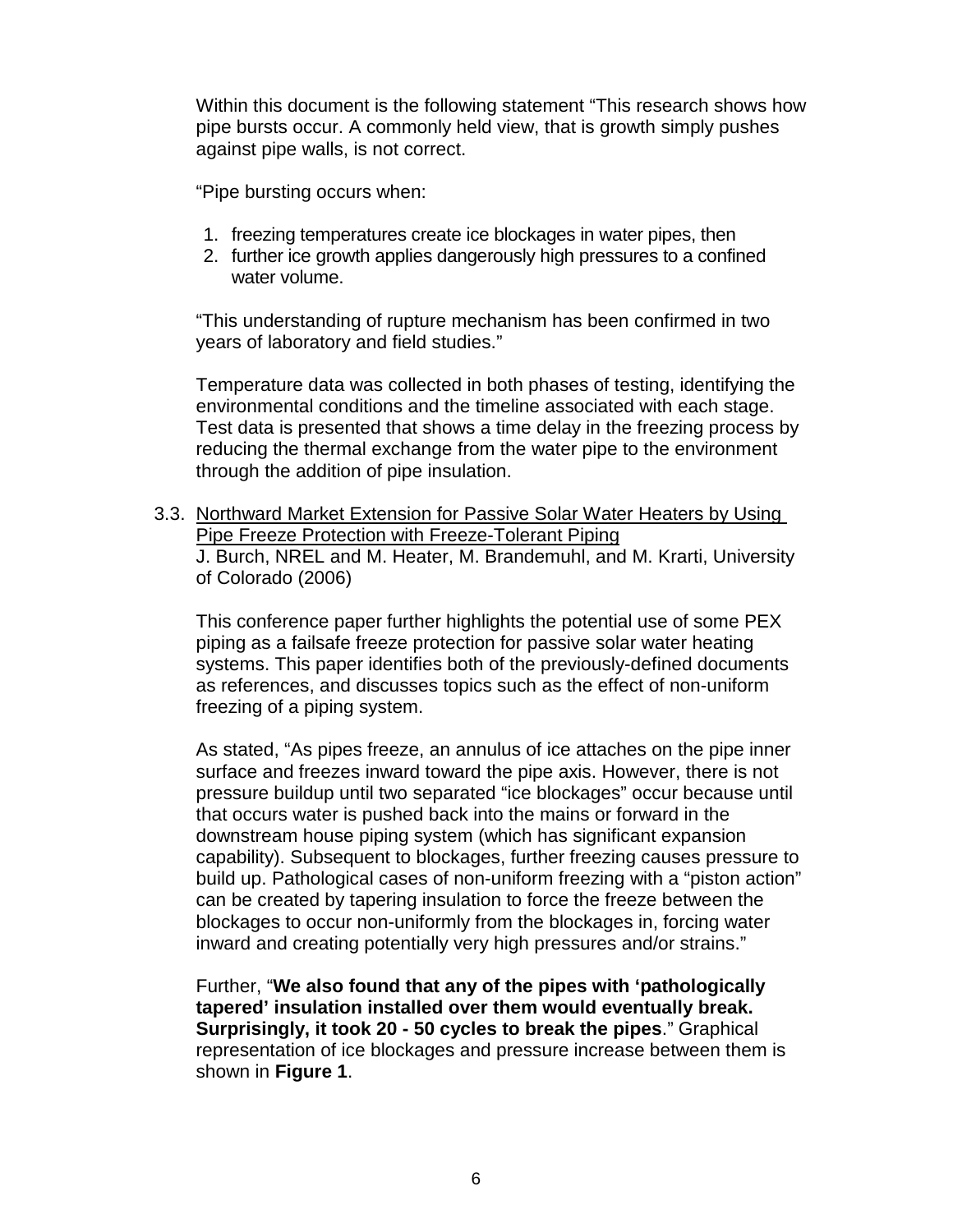

#### **Figure 1: Illustration of ice blockages**

<span id="page-9-1"></span>*Pressure inside the pipe increases as the fluid between the ice blockages continues to freeze, creating a piston effect on the water; this may exceed the elastic limits of the PEX pipe and cause a split.*

**Note 4:** PPI believes that the following errors exist within this report:

- Within Table 1 (page 4), he PEX® Plus is identified as a "silane" PEX, when, in fact, hePEX Plus is a peroxide PEX
- Within Table 1 (page 4), QestPEX® is identified as a "peroxide" PEX, when, in fact, QestPEX is a silane PEX
- <span id="page-9-0"></span>3.4. Technical Details and Importance of the New Method of Determining "Resistance to Occasional Freeze-Thaw Cycling of PEX" and "Environmental Abuse" Haemi Pollett, Jacob John, Uponor (2016)

This conference paper reports on a research project which subjected Nominal Tubing Size (NTS) 1/<sub>2</sub> and <sup>3</sup>/<sub>4</sub> PEX specimens with external notches of 10% and 20% of their wall thickness to freeze/thaw cycles while specimens were pressurized to 80 psig (0.55 MPa). Unnotched specimens were also subjected to freeze/thaw cycles. Results showed no leaks in specimens due to freezing.

After five freeze/thaw cycles, each specimen was subjected to burst testing in accordance with ASTM D1599. Both notched and unnotched specimens demonstrated burst pressures of 784 - 791 psig (5.40 to 5.45 MPa), far in excess of the minimum requirement for PEX tubing as published in ASTM Standard Specification F876 of 475 psi (3.27 MPa).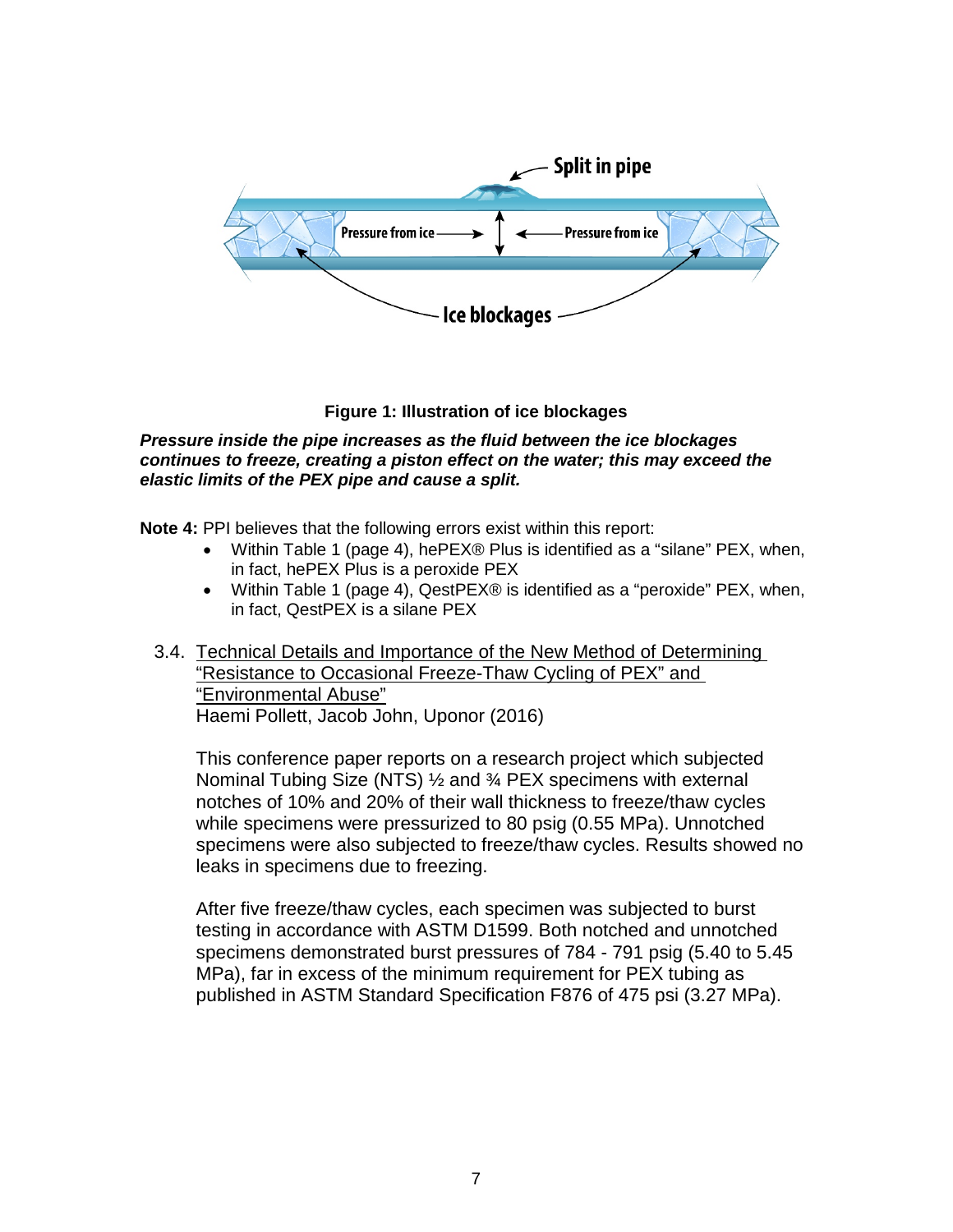#### <span id="page-10-0"></span>3.5. DESIGN GUIDE – Residential PEX Water Supply Plumbing Systems, 2<sup>nd</sup> Edition<sup>[5](#page-10-3)</sup> Home Innovation Research Labs, PPI, PPFA, ICC (2013)

The Design Guide was a joint development project of Home Innovation Research Labs (HIRL), PPI, PPFA, and ICC, intended to provide the information and resources necessary to design and install crosslinked polyethylene (PEX) water supply systems in residential buildings. It includes comprehensive design concepts and installation guidelines to increase the acceptance and proper use of PEX.

It also includes the following statements related to freeze-break resistance:

"PEX pipes are less susceptible to the effects of cold temperatures retaining their flexibility even below freezing. This flexibility means that if water-filled PEX piping freezes, the elasticity of the material allows it to expand without cracking or splitting, and then to return to its original size upon thawing. This applies when PEX pipes have room to expand evenly along their length, as is typical when installed within walls or ceilings. Water-filled PEX pipes, allowed to freeze inside a slab or highly compacted soil, may not be able to expand evenly and may suffer damage."

#### <span id="page-10-1"></span>4.0 CODE REQUIREMENTS FOR PIPING INSULATION & PROTECTION

North American plumbing and mechanical codes address the need for piping insulation and freeze protection in a variety of ways. These codes treat all piping materials the same, with some exceptions.

**Note 5:** This report is *not* intended to circumvent existing code requirements.

The most relevant excerpts from US and Canadian model codes follow:

#### <span id="page-10-2"></span>4.1. 2021 IAPMO Uniform Plumbing Code (UPC) [unchanged since 2015]

**312.6 Freezing Protection. "**No water, soil, or waste pipe shall be installed or permitted outside of a building, in attics or crawl spaces, or in an exterior wall unless, where necessary, adequate provision is made to protect such pipe from freezing."

<span id="page-10-3"></span> <sup>5</sup> *DESIGN GUIDE Residential PEX Water Supply Plumbing Systems, Second Edition* available at www.plasticpipe.org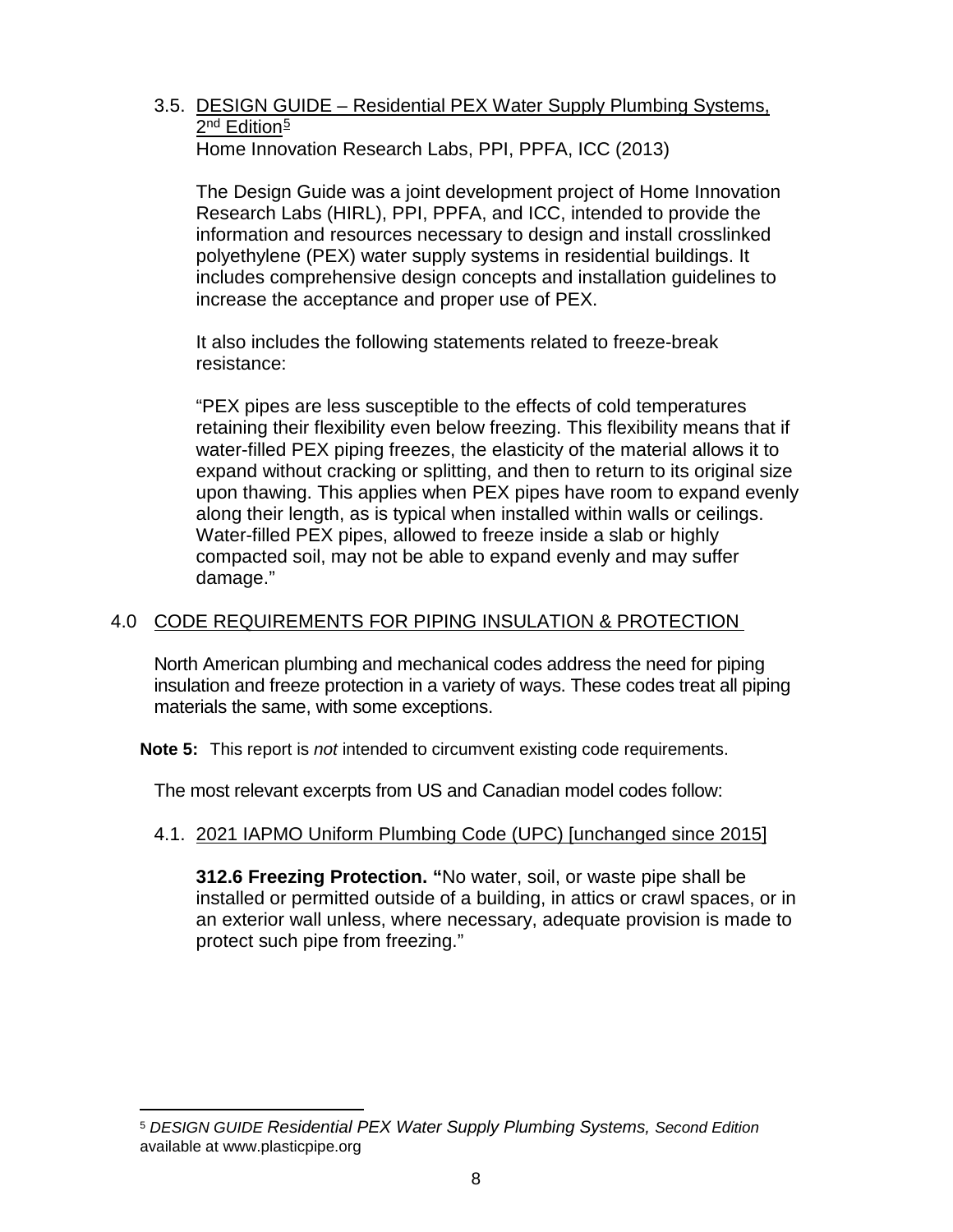#### <span id="page-11-0"></span>4.2. 2021 IAPMO Uniform Mechanical Code (UMC) [unchanged since 2015]

**1210.1 Piping, Tubing, and Fittings.** "Hydronic pipe and tubing shall comply with the applicable standards referenced in Table 1210.1 and shall be approved for use based on the intended purpose. Materials shall be rated for the operating temperature and pressure of the system and shall be compatible with the type of heat transfer fluid. Pipe fittings and valves shall be approved for the specific installation with the piping, materials to be installed and shall comply with the applicable Standards referenced in Table 1210.1. **Where required, exterior piping shall be protected against freezing,** UV radiation, corrosion and degradation. Embedded pipe or tubing shall comply with Section 1221.2."

**1215.3 Freeze Protection.** "Hydronic systems and components shall be designed, installed and protected from freezing."

**1220.4 Snow and Ice Melt Controls.** "An automatic thermostatically operating control device that controls the supply hydronic solution temperature to the snow and ice melt area shall be installed in the system. **Snow and ice melt systems shall be protected from freezing** with a mixture of propylene glycol or ethylene glycol, and water or other approved fluid. Automotive antifreeze shall not be used."

#### <span id="page-11-1"></span>4.3. 2018 IAPMO Uniform Solar, Hydronics and Geothermal Code (USHGC)

**401.8 Freeze Protection.** "Hydronic systems and components shall be designed, installed, and protected from freezing."

**408.1 Pipe, Tube, Tubing, and Fittings.** "Hydronic pipe and tubing shall comply with the applicable standards referenced in Table 408.1 and shall be approved for use based on the intended purpose. Materials shall be rated for the operating temperature and pressure of the system and shall be compatible with the type of heat transfer fluid. Pipe fittings and valves shall be approved for the installation with the piping, materials to be installed and shall comply with the applicable standards referenced in Table 408.1. **Where required, exterior piping shall be protected against freezing**, UV radiation, corrosion and degradation. Embedded pipe or tubing shall comply with Section 417.2."

**416.1 Snow and Ice Melt Controls.** "An automatic operating control device that controls the supply hydronic fluid temperature to the snow and ice melt area shall be installed in the system. A means shall be provided to prevent low return hydronic solution temperature in accordance with Section 410.4. **Snow and ice melt systems shall be protected from freezing** with a mixture of propylene glycol and water, or other approved fluid."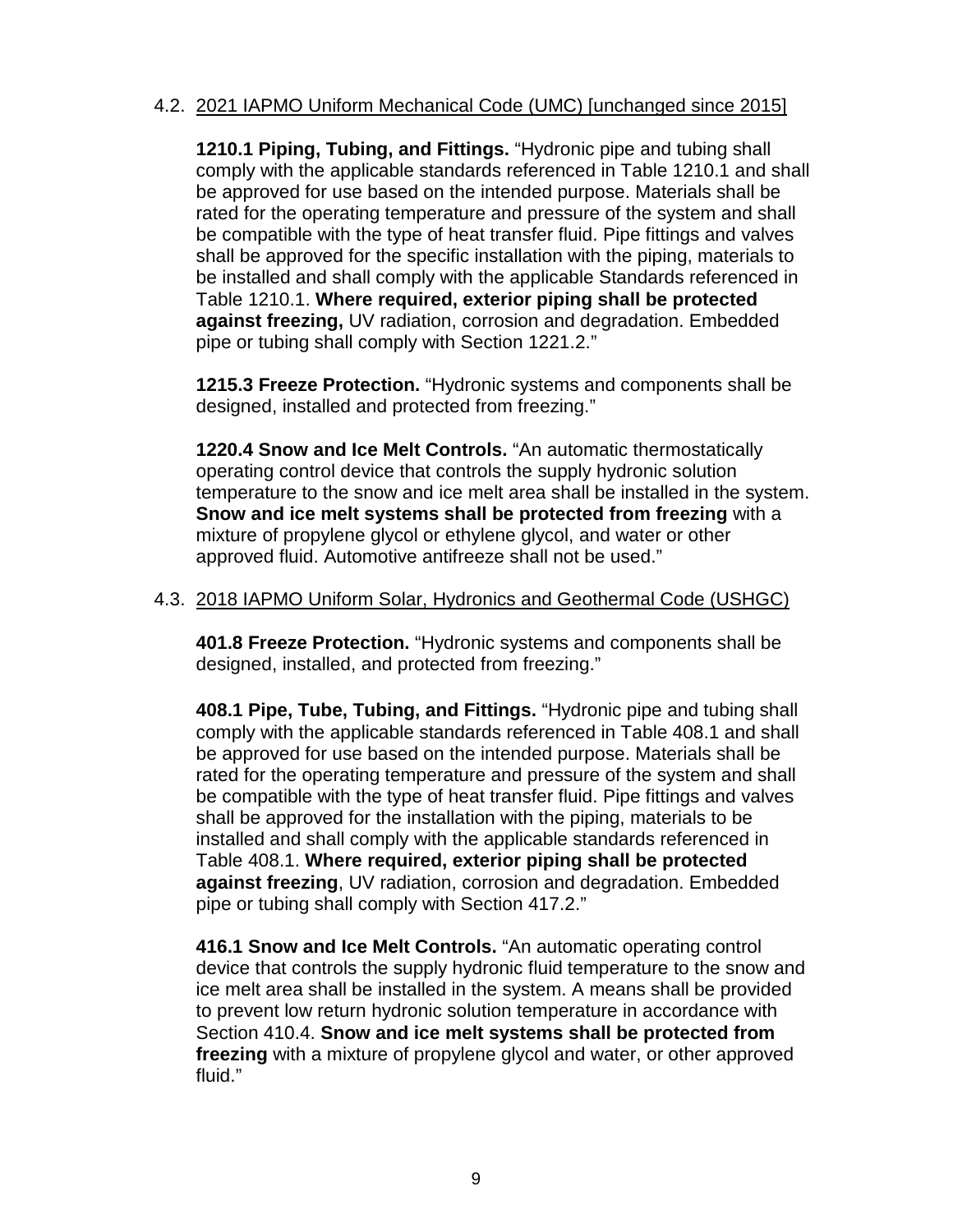**501.12 Freeze Protection.** "Unless designed for such conditions, solar thermal systems and components that contain liquid as the heat transfer medium **shall be protected from freezing** where the ambient temperature is less than 46°F (8°C) by means of fail-safe in accordance with Section 501.12.1 through Section 501.12.5."

#### <span id="page-12-0"></span>4.4. 2021 ICC International Plumbing Code (IPC) [unchanged since 2015]

**305.4 Freezing. "Water, soil and waste pipes shall not be installed**  outside of a building, in attics or crawl spaces, concealed in outside walls**, or in any other place subjected to freezing temperatures** unless adequate provision is made to protect such pipes from freezing by insulation or heat or both. Exterior water supply system piping shall be installed not less than 6 inches (152 mm) below the frost line and not less than 12 inches (305 mm) below grade."

**1301.8 Freeze protection. "**Where sustained freezing temperatures occur, provisions shall be made to keep storage tanks and the related piping from freezing."

#### <span id="page-12-1"></span>4.5. 2021 ICC International Mechanical Code (IMC) [unchanged since 2015]

**1402.4 Protection from freezing.** "**System components shall be protected from damage by freezing** of heat transfer liquids at the lowest ambient temperatures that will be encountered during the operation of the system. Freeze protection shall be provided in accordance with ICC 900/SRCC 300. Drain-back systems shall be installed in compliance with Section 1402.4.1 and systems utilizing freeze-protection valves shall comply with Section 1402.4.2."

#### <span id="page-12-2"></span>4.6. 2018 National Standard Plumbing Code (NSPC)

**2.16 FREEZING OR OVERHEATING a**. "The plumbing system shall be protected from freezing or overheating. The following conditions shall be met"

**5.** "In areas with seasonal freezing outdoor temperatures, all drain piping and water piping installed in exterior walls, attics, and other areas exposed to outdoor temperatures shall be protected from freezing. In heated spaces, the piping shall be installed on the heated side of the building insulation."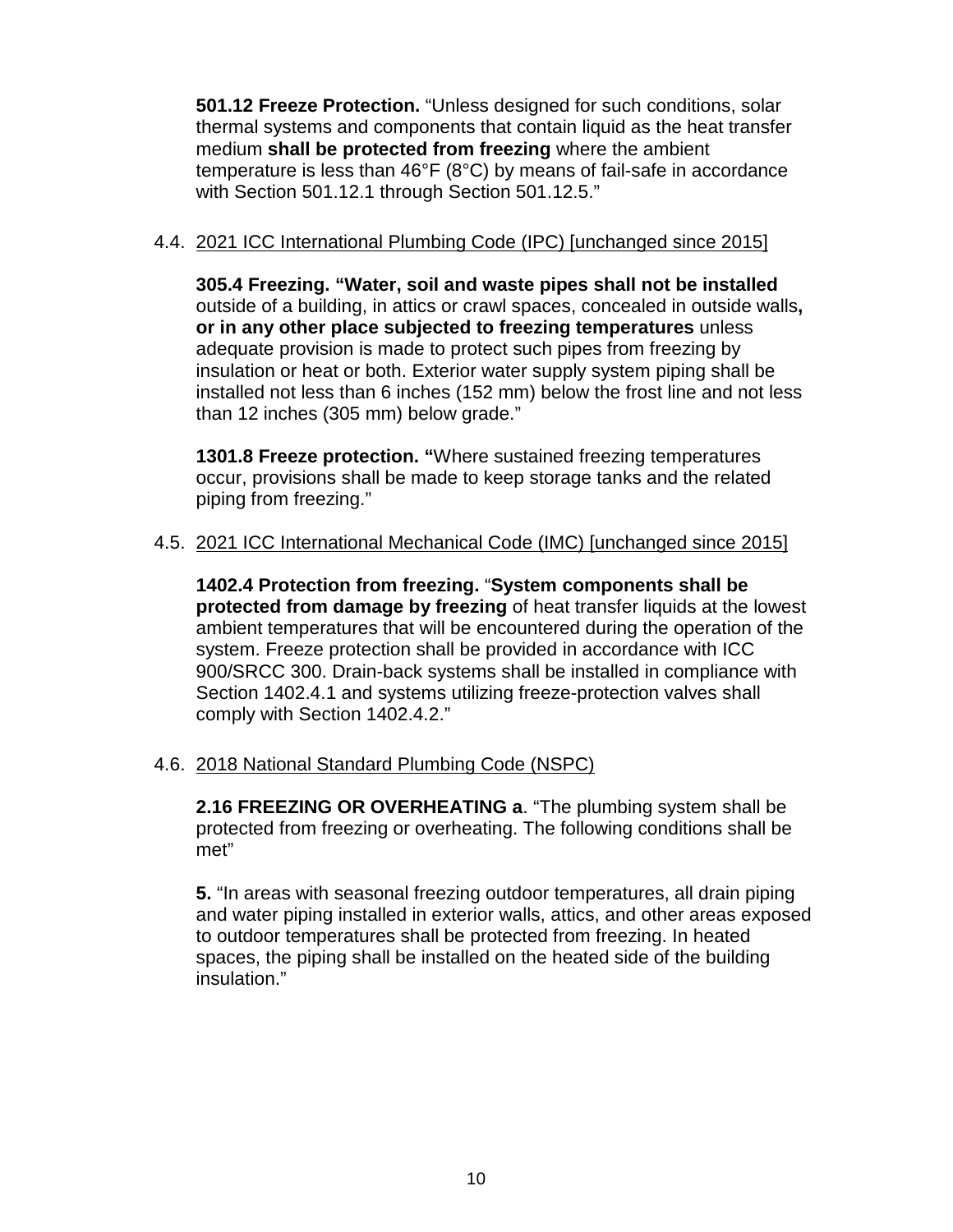#### <span id="page-13-0"></span>4.7. 2015 National Plumbing Code of Canada (NPC)

**Clause 2.3.5.4 Protection Against Freezing:** "Where piping may be exposed to freezing conditions, it shall be protected from the effects of freezing."

#### <span id="page-13-1"></span>5.0 PPI RECOMMENDATIONS

The resistance of PEX tubing to break when fluids contained within are frozen (i.e. freeze-break resistance of PEX tubing) has been proven through decades of realworld installation experience around the world, as well as through empirical testing as noted in [Section 3.](#page-6-2) Several factors are important to note.

PEX tubing does not *prevent* water from freezing in the tubing, but its lower thermal conductivity than metal pipes (i.e. higher insulating value) can *delay* freezing of water or other fluids within the pipes. In other words, it may take longer for fluid within PEX tubing to freeze, as compared with copper or steel pipes. This can prevent freezing events that could happen if metal pipes were used.

PEX tubing is less susceptible to the effects of cold temperatures, retaining flexibility even below freezing, to temperatures below -40°F (-40°C). This flexibility means that if water-filled PEX tubing freezes, the elasticity of the material typically allows it to expand without cracking or splitting, and then to return to its original diameter upon thawing.

This applies when PEX pipes have room to expand evenly along their length, as is typical when installed within walls or ceilings, or lightly compacted earth. This material characteristic is beneficial for applications such as plumbing, water service, fire protection, hydronics, and geothermal ground loops.

Fluid-filled PEX pipes that freeze inside a concrete slab or highly compacted soil may not be able to expand evenly and may suffer damage, such as splitting. This must be prevented to avoid leaks and potential property damage.

The freezing of water or other fluids within PEX tubing should be prevented because a piping system with frozen fluid cannot perform as expected. For example, a frozen plumbing system will not deliver water; a frozen fire protection system will not activate to extinguish a blaze; and a frozen heating or snow melting system will not deliver heat to the intended areas, and will leave them uncleared and unsafe.

**CAUTION:** PEX tubing systems should not be intentionally subjected to freezing.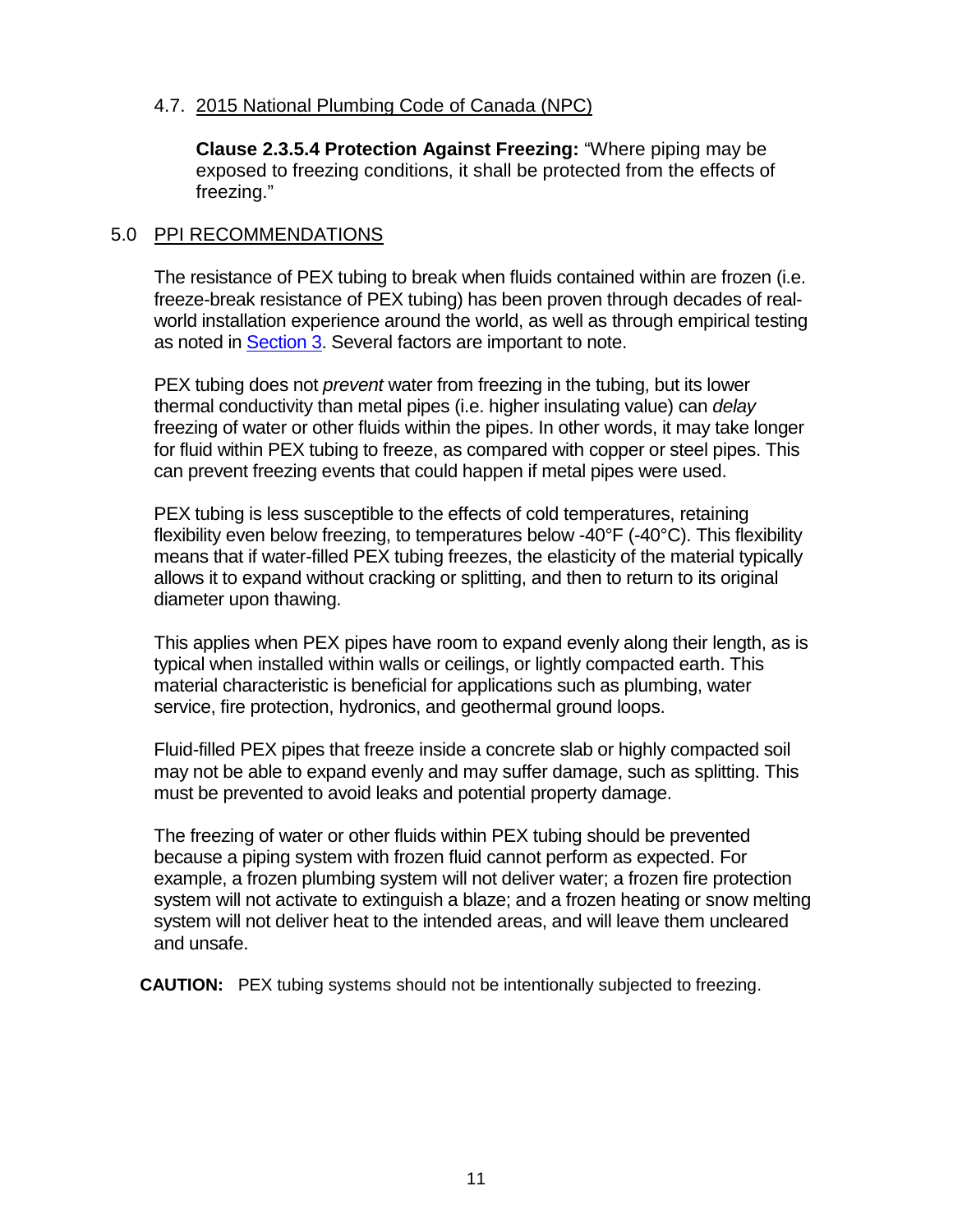Below are recommendations for protecting specific PEX systems against freezing:

#### <span id="page-14-0"></span>5.1. Plumbing and Fire Protection

In plumbing distribution installations, PEX tubing should be installed within heated spaces such as interior walls, floors, or ceilings. If installed within exterior walls, floors, or ceilings, the tubing should be insulated sufficiently to prevent freezing of the water within. The amount of insulation required to achieve this protection varies for every climate zone and location around the world. Local building codes and regulations should apply.

#### <span id="page-14-1"></span>5.2. Water Service

In water service applications, care should be taken to ensure that PEX tubing is buried below the frost line to prevent freezing and to avoid interrupting the water supply.

#### <span id="page-14-2"></span>5.3. Hydronic Radiant Heating and Cooling

In hydronic radiant heating and radiant cooling installations, PEX tubing should be installed within heated spaces such as interior walls, floors, or ceilings. If installed above an unheated crawl space, there should be adequate insulation below the tubing to prevent freezing of the water within, even when the heating system is deactivated. The amount of insulation or use of antifreeze, if selected, required to achieve this protection varies for every climate zone and location around the world. Local building codes and regulations should apply.

#### <span id="page-14-3"></span>5.4. Snow and Ice Melting

In outdoor snow and ice melting installations, PEX tubing should be filled with an antifreeze solution, typically propylene glycol and water, to prevent freezing of the fluid in the coldest expected outdoor temperatures. If fluid is allowed to freeze within tubing embedded in outdoor concrete, the tubing may expand and break the concrete and burst in random locations.

Even if the fluid does not freeze solid within outdoor tubing, it must have sufficient antifreeze to prevent crystallization of the fluid mixture, otherwise it will not be circulated by a circulation pump when the system activates to melt snow or ice. The amount of antifreeze required to achieve this protection varies for every climate zone and location. Local building codes and regulations should apply.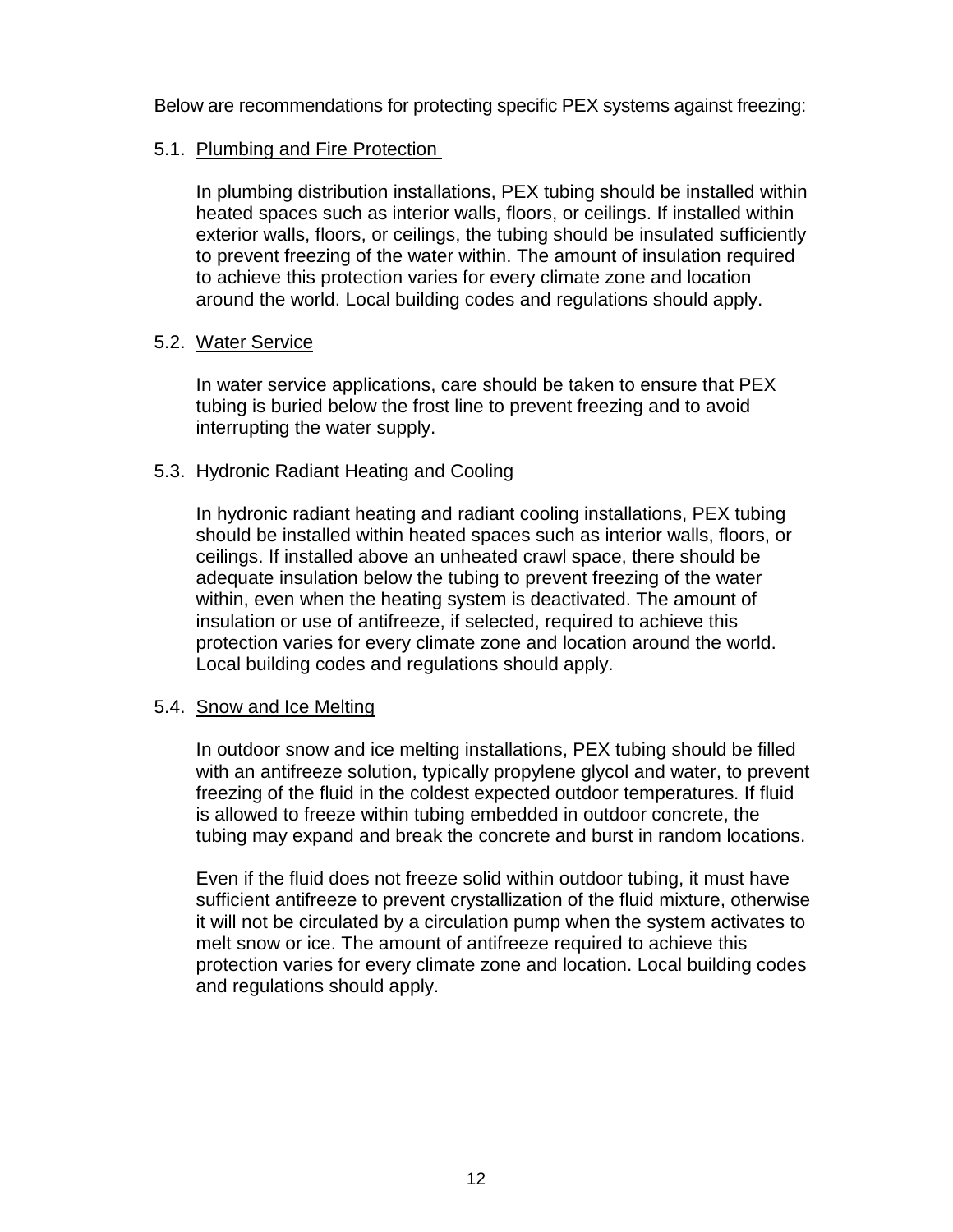#### <span id="page-15-0"></span>5.5. Thawing Frozen PEX Tubing

Thawing of frozen PEX tubing can be performed using available hot water injection equipment, which uses hot water sprayed forward by a nozzle installed into an open end of the pipe to melt ice inside the pipe. This is usually performed at moderately warm water temperatures. The maximum water temperature allowed for thawing is 180°F (82°C). After thawing, PEX can immediately be put back into service.

Thawing can also be performed by attaching heat trace cable, also referred to as heating cable or heat tape, onto PEX tubing, as long as the cable is self-regulating and self-limiting, and recommended for use on plastic pipe. In some cases, heat trace cable may be left attached to PEX tubing to prevent freeing. Check with the PEX tubing manufacturer for specific approvals on the use of heat trace cable.

Thawing can also be performed by applying hot air to the outside of PEX tubing, using a hot air gun to heat frozen areas of the pipe. Ensure that the temperature of the pipe does not exceed 180°F; ice should thaw long before this temperature is reached. As an alternative, a hair dryer or a warm rag may be use to thaw ice inside the pipe.

Follow the manufacturer's published guidelines and recommendations.

**Note 6:** If water or other fluid does freeze inside PEX pipe or tubing, do not use an open flame, excessive heat, or an electric resistance pipe thawing device (e.g. HotShot™) to thaw PEX, as this could result in property damage and loss of water pressure. **See Figure 2.**



<span id="page-15-1"></span> **Figure 2: Do not use open flame to thaw frozen PEX pipe or tubing**

**CAUTION:** PEX pipe or tubing that is thawed using an open flame, excessive heat or an electric resistance thawing device may not show any visible damage, but the integrity of the pipe or tubing may have been altered enough to cause premature failure. Any PEX that is thawed incorrectly should be replaced as soon as possible.